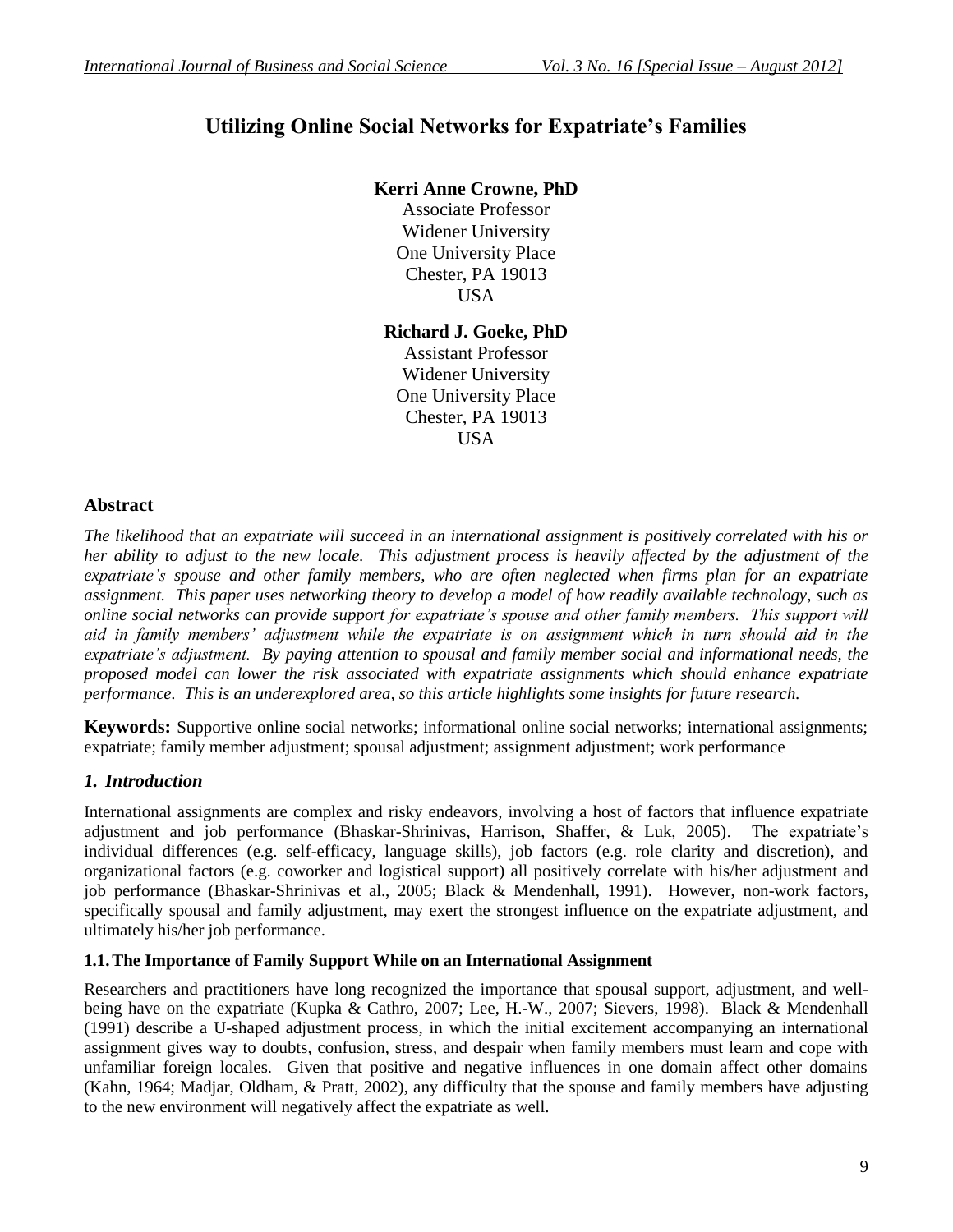Furthermore, some research has looked at expatriate adjustment through the lens of family systems theory, which states that families are cultural systems that attempt to maintain a sense of equilibrium, so if one member is having adjustment problems, the equilibrium of the entire family is impacted (Caligiuri, Hyland, Joshi, & Bross, 1998). Therefore it is not surprising that the premature return of expatriates has been linked to the inability of the spouse and family members to adjust to the new foreign environment (Fischlmayr & Kollinger, 2010). So, it is important to develop ways to improve family adjustment during international assignments.

One method for improving spousal and family member adjustment is through the use of social networks, which can lower the anxiety and depression caused by coping with new foreign locales (Lu, 1999). Social networks have helped employees adapt to massive and radical technological change (Bruque, Moyano, & Eisenberg, 2008; Lin, Ye, & Ensel, 1999b; Sykes, Venkatesh, & Gosain, 2009). Thus, the innovative use of technology, in the form of online social networks (e.g. Facebook), may be able to help spouses and family members better adjust to international assignments. Online social networks may provide an ideal mechanism by which spouses and family members can sustain social networks, both at home and in their new foreign location. Already, there is evidence that online networks like Facebook are readily accepted and used internationally (Green & Bailey, 2010). Some authors have stated that using online social networks is critical for global managers today (Molinsky, Davenport, Iyer, & Davidson, 2012), so why not their family members?

This article uses network theory to develop a model in which online social networks provide the information and support that spouses and family members need to adjust to international assignments. In that the costs and risks associated with international assignments continues to rise, it becomes even more critical that International Human Resource Management consider every available option toward improving expatriate adjustment and performance (Kupka & Cathro, 2007). This model, then, represents a workable, timely, and cost-effective proposal for improving the adjustment process of spouses and family members, which ultimately will result in improved expatriate adjustment and job performance.

### **1.2.How Can Online Social Networks Help Family's Adjust?**

It has been acknowledged that social network disruption is an underexplored area in expatriation literature (Shen & Hall, 2009). Because spouse and family member adjustment are significantly correlated with expatriate adjustment and subsequent job performance (Bhaskar-Shrinivas et al., 2005), the disruption to family member social networks requires inquiry as well. Past research indicates that spouses often have difficulty adjusting to international assignments, due in part to the lack of a social network (Briody & Chrisman, 1991). During the early stages of an international assignment, spouses and family members often find themselves in a state of cultural disorientation, in which many new life dynamics must be learned. For example, international assignments may require the learning of a new language, customs, and laws. Some cultures require that females appear in public only with suitable head covering, while negotiating simple day-to-day tasks, such as transportation, shopping, and attending school can be trying. In addition, spouses and family members often lose contact with friends and family members back home, heightening their sense of isolation and further impeding their adjustment process.

The expatriate situation described above is similar to other situations marked by radical change. Radical change often brings about heightened anxiety, uncertainty, and fear, because employees become insecure about their ability to survive in the future (Schweiger & Denisi, 1991). Such feelings can lead to increased stress, job dissatisfaction, and intentions to leave the organization (Schweiger & Denisi, 1991). Bruque et al. (2008) examined the effect that a radical change in technology and business processes had on employees in a financial firm, and found that two types of social networks – supportive and informational – helped employees adapt. Supportive social networks encourage members to share sentiments, seek understanding, vent frustration, and build self-esteem (Bruque et al., 2008; Lin et al., 1999b). Bruque et al. (2009) found that the size of an individual's supportive network is the most significant predictor of his/her ability to adapt to the IT-induced change. Supportive social networks can also be used to stay connected with friends, family, and events back home. Such networks can further improve psychological well-being by decreasing perceived stress and depression caused by isolation (Uchino, Holt-Lunstad, Smith, & Bloor, 2004). These networks may be particularly relevant for expatriate family members, because social support has been negatively correlated with depression, anxiety, and somatic symptoms (Lu, 1999).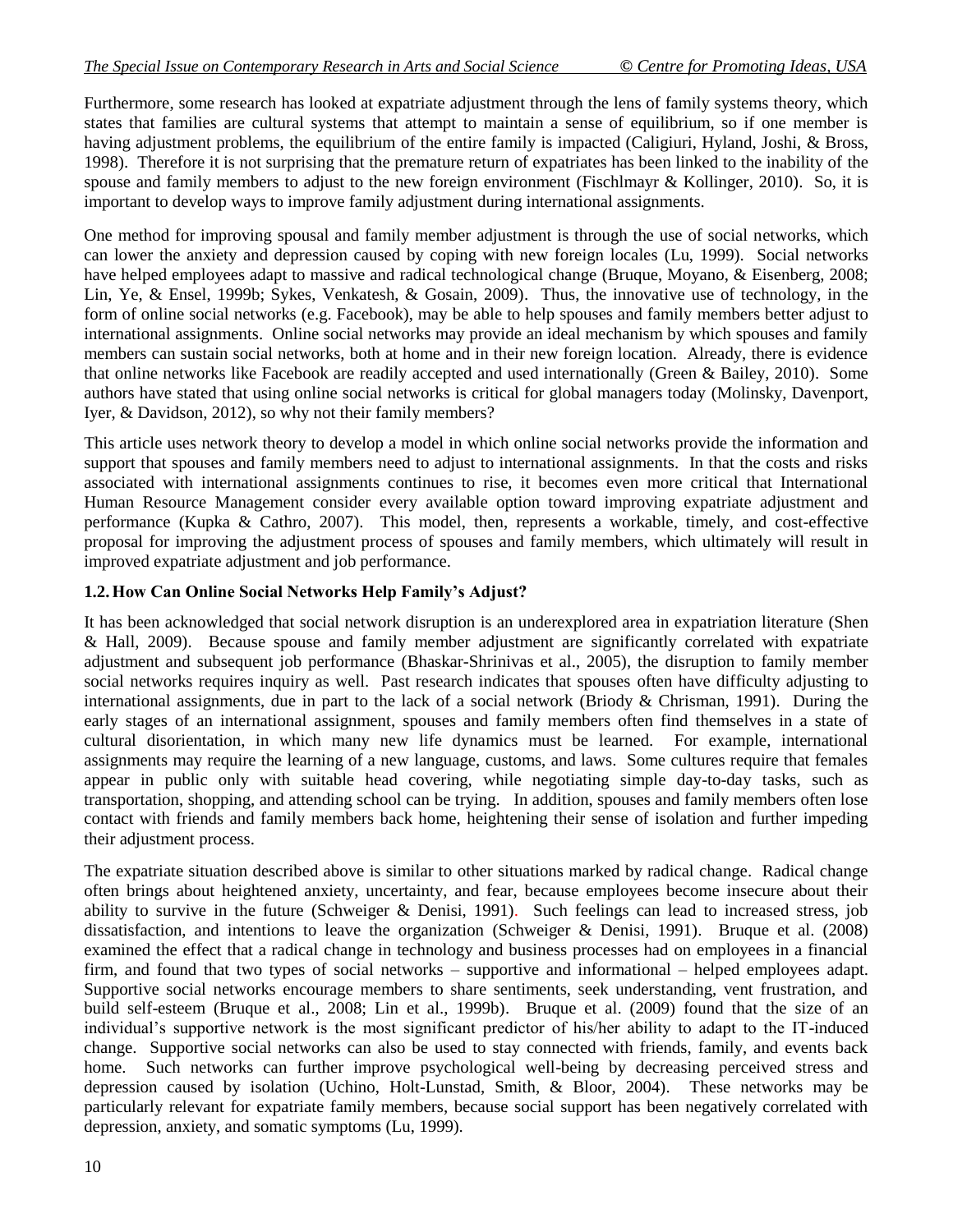Online social support networks (e.g. Facebook), in which network members use a digital medium to simulate and sustain a supportive social network, have been the focus of limited scholarly research. However, research has found that Facebook provides a means for freshman and sophomore level university students to feel more integrated into the social environment of the university (Morris, Reese, Beck, & Mattis., 2009-2010). Therefore, it is likely that the use of an online social network, simulating a supportive social network, will help family members adjust to their new foreign environment.

The other type of social network identified by Bruque et al. (2008) is informational, in which network members receive and provide concrete task- and job-related assistance (Bruque et al., 2008; Morrison, 2002). Informational networks help individuals reach higher levels of performance, because the network encourages informationsharing information, collaboration, and cooperation (Balkundi & Harrison, 2006). For the spouse and family members of expatriates, international assignments involve a host of questions, such as allowances for housing, clothing, and food, and finding schools for children (Baker & Roberts, 2006). Therefore, informational networks containing relevant information about the foreign location, specifically directed toward spouses and family members, would be enormously beneficial to their adjustment process. In addition, network members contributing facts, tips, and helps to informational networks often benefit as well, because his/her contributions often improve the contributor's sense of confidence, self-efficacy, and status within the network (Lin, Peek, Horwitz, & Scheid, 1999a; Wasko & Faraj, 2005). Therefore, informational social networks may be especially salient for the expatriate's spouse and family members, due to the dual benefit that both receiving and providing assistance can have. With regard to online informational social networks, again, there is little empirical research available to guide our propositions. However, to the extent that an electronic medium can successfully simulate and sustain the transmission and receipt of information, then an online informational network should be beneficial to family member adjustment to a new foreign environment.

It has been acknowledged that some of the "costs" of expatriation include family related issues, such as things like clothing allowances and food, but also schooling for children and spousal job assistance (Baker & Roberts, 2006). It is likely that both supportive online social networks and information online social networks would assist family members in these areas. For instance, with respect to supportive online social networks, a spouse may find other expatriate spouses to interact with if he/she is unable to work in the foreign country. Informational online social networks may also be of assistance to families if they are trying to uncover information about schools that children will attend when the family is abroad. Both situations would likely aid in the family adjustment.

While research on the children of expatriates is limited, a recent study developed a model based on interviews that indicated that teenagers of expatriates have different factors that influence their adjustment than expatriates and spouses; these factors included friends at school and school adjustment (Weeks, Weeks, & Willis-Muller, 2010). Both of these will likely be aided with access to online social networks.

Furthermore, both supportive and informational social networks should help in the creation of social capital for family members of expatriates. In particular, both may aid in the development of relational social capital, which includes norms of trust, identity, obligation, and expectation, and these norms will allow one to determine what is acceptable in the value system (Adler, 2001; Lee, R., 2009). This will contribute to the family member's understanding of how to act appropriately in a new culture, which should aid in adjusting to the assignment and location. Additionally, both types of social networks should also enhance cognitive social capital, which includes dimensions of shared language, codes, and narratives (Lee, R., 2009). These cognitive aspects of a new culture are important, because they help facilitate a shared understanding among those involved (Lee, R., 2009; Nahapiet & Ghoshal, 1998), which facilitates socio-psychosocial support (Lee, R., 2009; Starkey & Tempest, 2004). Therefore, supportive and informational social networks may further contribute to the family's adjustment to the assignment through the more rapid development of social capital.

Thus it is expected that:

*Proposition 1: Higher levels of participation in supportive online social networks by family members of expatriates will lead to higher levels of assignment adjustment in family members.*

*Proposition 2: Higher levels of participation in informational online social networks of family members of expatriates will lead to higher levels of assignment adjustment in family members.*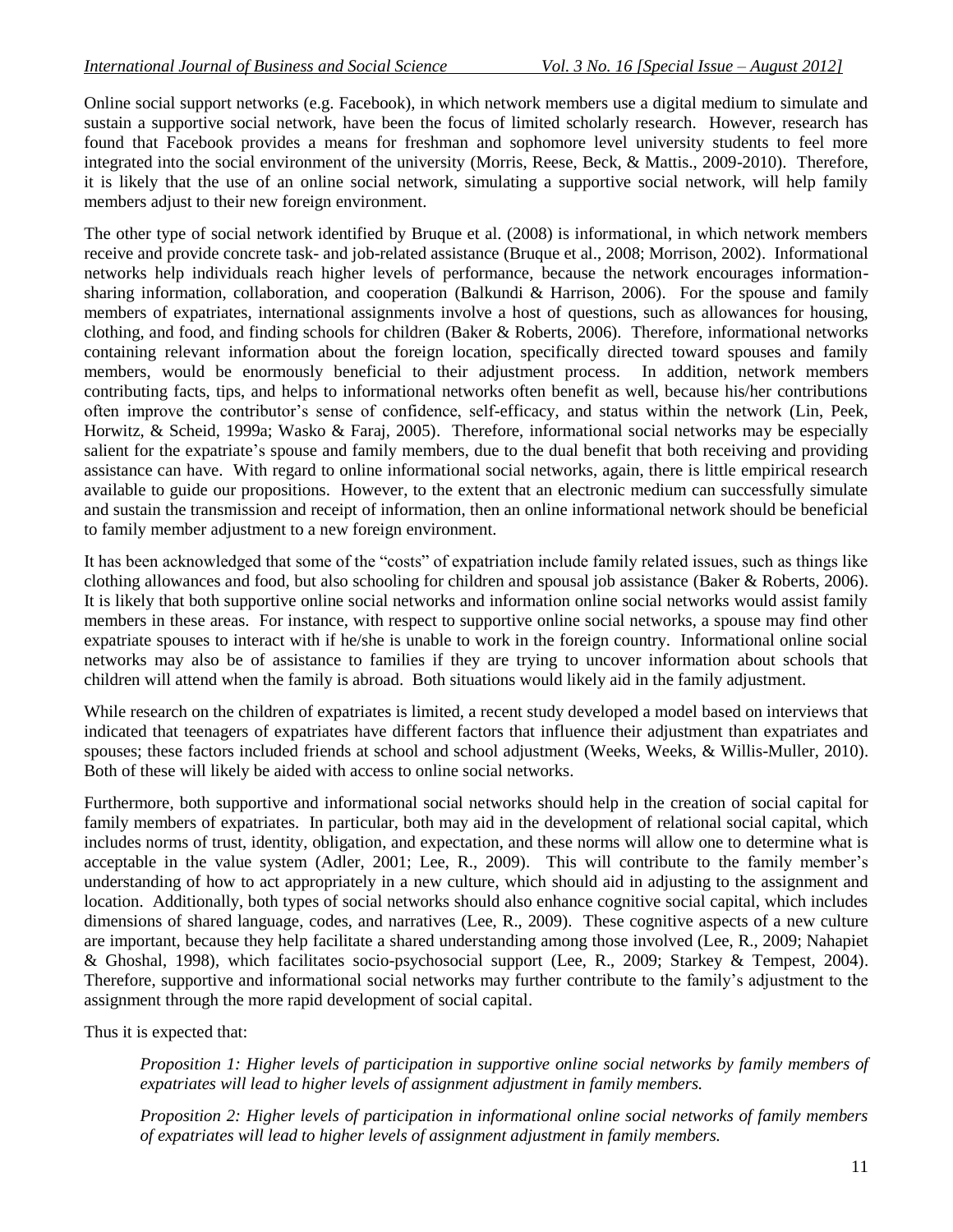# **1.3.Family Member's Adjustment and the Impact on the Expatriate**

Spouses and family members are important constituents for organizations to consider when managing an international assignment (Lee, H.-W., 2007). Furthermore, it has been suggested that positive and negative influences in one domain affect stressors in other domains (Kahn, 1964; Madjar et al., 2002). Likewise, spillover theory states that home experience can influence an individual's work life (Aldous, 1969; Caligiuri et al., 1998; Crouter, 1984). Even as far back as 1969 it has been acknowledge that the separation of the occupation and family spheres of a worker is a myth (Aldous, 1969). Therefore, if an international assignee has stress in the home environment then this stress will likely overflow into the work environment. Additionally, evidence suggests that the spouse's general adjustment is significantly related to the expatriate adjustment (Nicholson  $\&$ Imaizumi, 1993; Shaffer, Harrison, & Gilley, 1999; Takeuchi, Seakhwa Yun, & Tesluk, 2002). One study even found evidence that a primary predictor of expatriate adjustment is spouse adjustment (Nicholson & Imaizumi, 1993).

It is also likely that adjustment of the children would also influence the adjustment of the expatriate. While research on children of international assignees is more limited, some interview data suggested that effective adjustment of adolescent children of expatriates may lead to the expatriate staying abroad longer (Weeks et al., 2010). Thus it is expected that:

*Proposition 3: Higher levels of assignment adjustment in family members of expatriates will lead to higher levels of assignment adjustment for the expatriate.*

### **1.4.Expatriate Adjustment and Performance**

A comprehensive meta-analysis found that expatriate adjustment had a positive relationship with work performance (Bhaskar-Shrinivas et al., 2005). Research has found that social support from the expatriate's spouse had an accelerated influence on expatriate adjustment and performance (Lee, L. & Sukoco, 2008). Other research has found a positive relationship between adjustment and the organization's bottom line (Harrison, Shaffer, & Bhaskar-Shrinivas, 2004). So while not necessarily new in the research, studies have found a link between international assignment adjustment and work performance. Therefore, it is anticipated that:

*Proposition 4: Higher levels of expatriate assignment adjustment will lead higher levels of expatriate work performance.* 

Figure 1 displays the complete model of the relationships posited above.

### **Figure 1: Model of Support and Informational Social Networks**

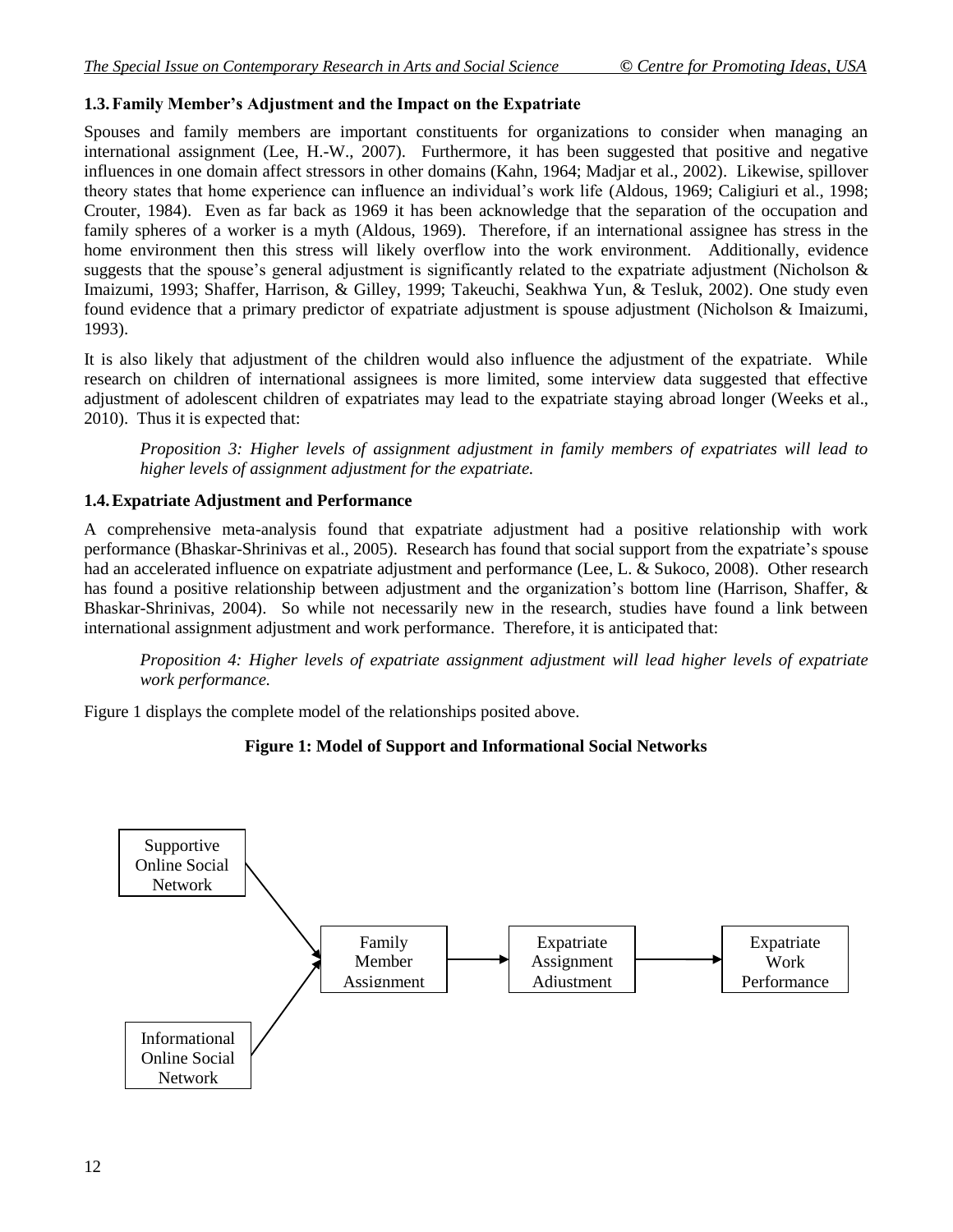## *2.Discussion*

Many expatriates are apprehensive about foreign assignments, because being "out of sight, out of mind" can harm careers (Shen & Hall, 2009), not to mention the toll that a foreign assignment can have on one's personal life (Lee, L. & Sukoco, 2008). It is likely that spouses and family members also feel disconnected from their previous networks while on assignment, and since family systems theory states that families are culture systems that seek to create a sense of equilibrium (Caligiuri et al., 1998), it is therefore important to look at family adjustment when examining the expatriate adjustment literature. Thus, this article provides the foundation for a valuable stream of research in the International Human Resource Management field, because it presents a new model demonstrating the impact that online social networks can have on the expatriate's family member adjustment to international assignments, and the subsequent impact on expatriate job performance.

As previously noted, not only is social network disruption an underexplored area of research in the expatriate literature (Shen & Hall, 2009), but there is scant literature on the impact of social networks on family members themselves. Therefore, organizations need to understand how they can assist family members adjusting to the assignment, so this model should provide some guidance. This is particularly important, because the inability of spouses and family members to adjust to foreign assignments has been linked to premature return of expatriates (Fischlmayr & Kollinger, 2010). This impacts performance, and becomes a costly problem for organizations.

The primary virtue of the proposed model is that it combines theoretically-based relationships with available technologies to help multinational organizations improve expatriate adjustment and job performance. Moreover, this model may be especially usable overseas, as approximately 70% of Facebook users are outside the United States (Green & Bailey, 2010). Thus, organizations may be well-served to utilize these networks for support and informational purposes.

The continuation and/or creation of social support networks during an international assignment is thought to be critical for spousal adjustment, which in turn affects expatriate adjustment (Kupka & Cathro, 2007). It is very likely that social support networks are critical to the children of expatriates as well, and because today's teenagers are the first to grow up using online social networks (Hempel & Lehman, 2005), they may benefit most from online supportive and informational social networks. With the increasing power and availability of online social networks, multinational organizations should consider how they can be best utilized to assist spousal and family member adjustment during and international assignment.

Some have acknowledged that International Human Resource Management needs to address the spousal issues of international assignments, by creating strategic initiatives that go beyond the basics of relocation issues to include assistance in maintaining and/or creating social networks (Kupka & Cathro, 2007). Additionally, we include a focus of online social networks, and extend our model to include children. Therefore, when testing this model, researchers should examine not just spouses but also the impact on children. In particular, it is critical for researchers to examine the impact of children's adjustment, since, as previously noted, scant research exists in this area. Therefore, this article provides a foundation for broadening the expatriate adjustment literature.

Organizations will have to consider how best to promote and manage supportive and informational online social networks. Creating a social network requires an investment time and effort (Shen & Hall, 2009), so managers will want to examine the expected return on investment in developing these networks. This may not be as cost effective as using already established online social network, such as Facebook, particularly since these networks are accepted and used around the world (Green & Bailey, 2010). If the network is provided by an outside vender, the organization will not be able to control all of the aspects of it, but since many are already well developed, this may be a viable and cost efficient option. Then the organization can focus their efforts on connecting people and generating active participation. Especially since online social networks are only useful if members continue to participate; thus participation must be encouraged and rewarded (Jin, Cheung, Lee, & Chen, 2009).

If the organization decides to develop their own online social network, then management needs to consider that the success of online social networks is linked to participants finding the tools easy to use and useful (Davis, 1989; Legris, Ingham, & Collerette, 2003). Usefulness is the more important construct, which can be improved by ensuring that the system provides relevant information, proper knowledge-sharing capabilities, and by being transparent (Kleinschmidt, 2009).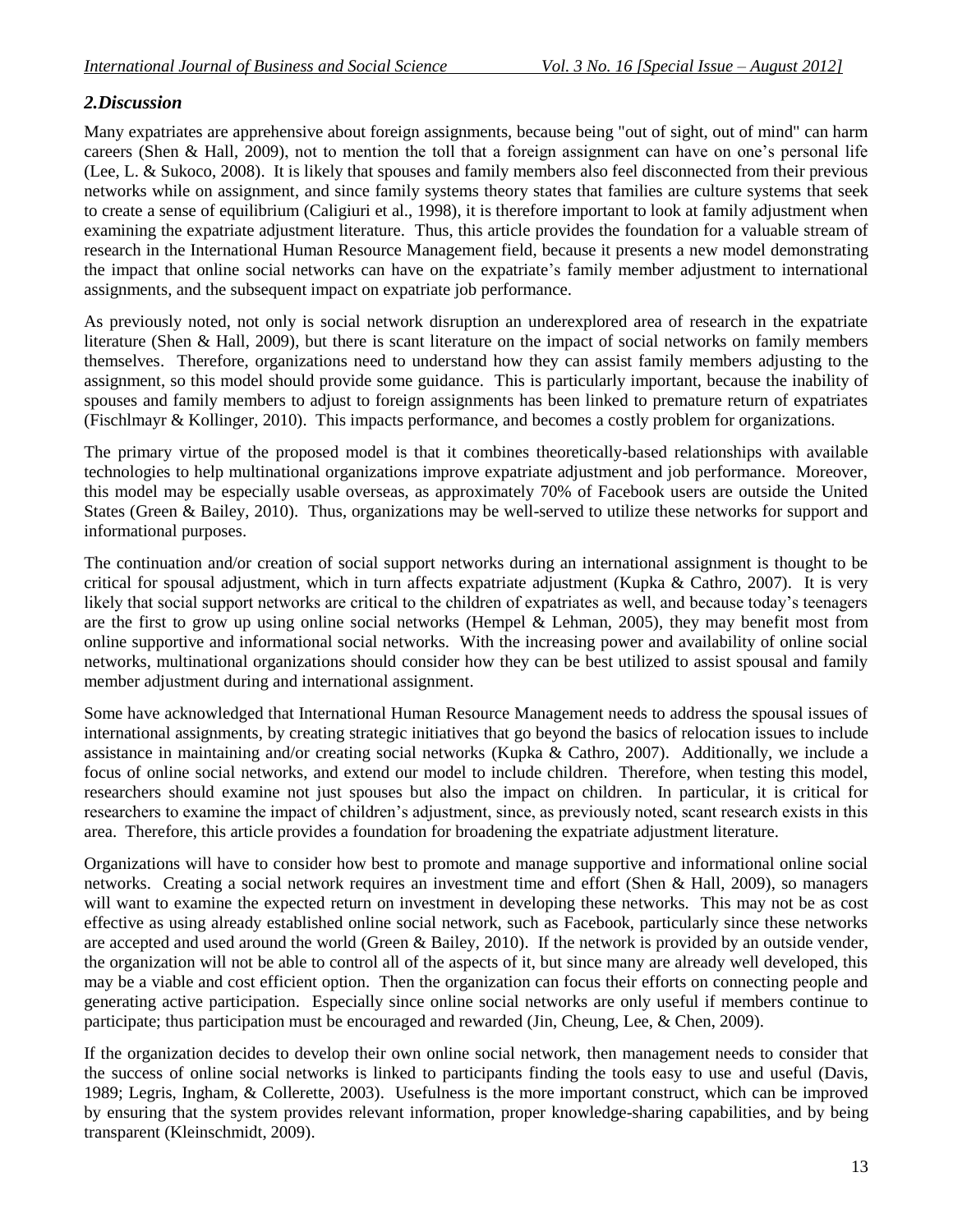Thus the development of online social networks in organizations will require some planning, and will incur some time and costs. This may also be a particularly challenging option because if the family members of the expats are already using specific online social networks, then they may not one to use an additional one. But this would allow the organization to have more control over the technology and allow them to create a system that meets their specific needs.

The decision to develop the online social network in-house or use an outside vender may be guided by whether the network is supportive or informational. It may be that supportive online social networks, in which members share sentiments, look for understanding, and discuss frustration (Bruque et al., 2008; Lin et al., 1999b), may lend themselves to the already established networks. Conversely, informational online social networks, in which individuals acquire and provide concrete task related assistance (Bruque et al., 2008; Morrison, 2002), may be better established in house, in order to provide a more secure environment (i.e. protect confidential information or guard a competitive advantage) and to tailor the system to the needs of the particular organization and/or expatriate family members.

With either decision, the organization needs to consider how they are represented in the online social networks. Some note that there are risks and rewards that accompany the ability to quickly disseminate information (Lindroff, 2011). Additionally, as cases exist where individuals have been fired over their online postings (Pike, 2011), an organization will want to consider how these networks can be used properly, particularly since they will be used by family members of employees and not necessarily the employees themselves.

### **2.1. Limitations and Future Research**

There are limits to the model presented. Some research indicates that cultural differences were found in what people posted on online social networks (Karl, Peluchette, & Schlaegel, 2010), therefore, future researchers should examine how cultural differences may impact the model presented. Another limitation of this article is that it does not address various types of adjustments that have been identified in other research, such as interaction adjustment or general adjustment (Andreason, 2008). Future researchers may want to explore each type of adjustment to see the impact of each type of online social network presented here.

Moreover, it is also possible that a direct relationship exists between the use of online social networks and expatriate adjustment. While this is a likely another valuable area to explore, it is beyond the scope of this paper, since we choose to focus specifically on the relationship between family members' adjustment and expatriate adjustment. Prior research has established the importance of spousal and family member adjustment with regard to expatriate adjustment, and there have been calls for a "multiple stakeholder view" in expatriate adjustment (Takeuchi, 2010). Nonetheless, we acknowledge that there are other influences on international assignment adjustment, which may include the expatriate's use of online social networks.

Finally, future research may want to examine how the strength of network ties and the centrality of the family member in the network effects adjustment. Both will likely impact the degree of adjustment for family members of the expatriates and organizations. Therefore researchers may be able to determine how best to not only position the family member in a network, but also how to ensure that the appropriate level of tie strength exists. This will further enhance the research on the impact of online social networks and family member adjustment.

Despite the above limitations, the model proposed in this article makes an important, timely, and workable contribution to both research and practice. Many firms place tremendous value on developing leaders who possess a multinational perspective, which requires expatriate assignments. Expatriates assignments are not only expensive, but also tremendously risky, due to the high number of failures. A primary cause of expatriate failure is the inability of spouses and family members to adjust to the overseas locale. Using prior research and existing technology, the model presented here can help spouses and family members better adjust to the foreign assignment, by providing necessary support and information. In helping spouses and family members, the firm will help itself, by improving the chances for expatriate adjustment and subsequent job performance.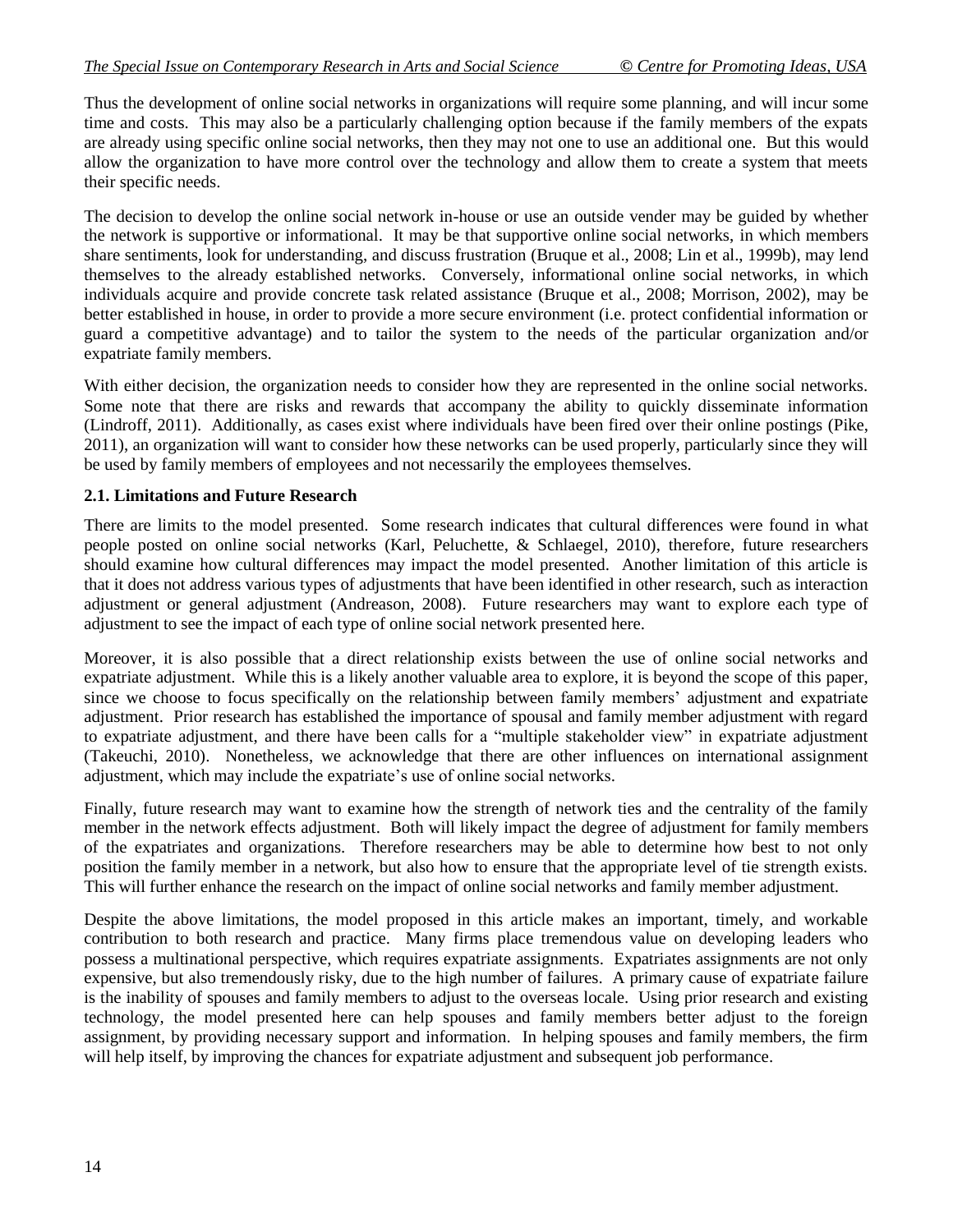#### *References*

- Adler, P. S. (2001). Market, hierarchy, and trust: The knowledge economy and the future of capitalism. *Organization Science, 12* (2), 215-234.
- Aldous, J. (1969). Occupational characteristics and males' role performance in the family. *Journal of Marriage & the Family, 31* (4), 707-712.
- Andreason, A. W. (2008). Expatriate adjustment of spouses and expatriate managers: An integrative research review. *International Journal of Management, 25* (2), 382-395.
- Baker, W. M., & Roberts, F. D. (2006). Managing the costs of expatriation. *Strategic Finance, 87* (11), 35-41.
- Balkundi, P., & Harrison, D. A. (2006). Ties, leaders, and time in teams: Strong inference about network structure's effects on team viability and performance. *Academy of Management Journal, 49* (1), 49-68.
- Bhaskar-Shrinivas, P., Harrison, D., Shaffer, M., & Luk, D. M. (2005). Input-based and time-based models of international adjustment: Meta-analytic evidence and theoretical extensions. *Academy of Management Journal, 48* (2), 257-281.
- Black, J., Stewart , & Mendenhall, M. (1991). The u-curve adjustment hypothesis revisited: A review and theoretical framework. *Journal of International Business Studies, 22* (2), 225-247.
- Briody, E. K., & Chrisman, J. B. (1991). Cultural adaptation on overseas assignments. *Human Organization, 50* (3), 264-282.
- Bruque, S., Moyano, J., & Eisenberg, J. (2008). Individual adaptation to it-induced change: The role of social networks. *Journal of Management Information Systems, 25* (3), 177-206.
- Caligiuri, P. M., Hyland, M. M., Joshi, A., & Bross, A. S. (1998). Testing a theoretical model for examining the relationship between family adjustment and expatriates' work adjustment. *Journal of Applied Psychology, 83* (4), 598-614.
- Crouter, A. C. (1984). Spillover from family to work: The neglected side of the work-family interface. *Human Relations, 37* (6), 425-442.
- Davis, F. D. (1989). Perceived usefulness, perceived ease of use, and user acceptance of information technology. *MIS Quarterly, 13* (3), 319-340.
- Fischlmayr, I. C., & Kollinger, I. (2010). Work-life balance a neglected issue among austrian female expatriates. *International Journal of Human Resource Management, 21* (4), 455-487.
- Green, T., & Bailey, B. (2010). Academic uses of facebook: Endless possibilities or endless perils? *TechTrends, 54* (3), 20-.
- Harrison, D. A., Shaffer, M. A., & Bhaskar-Shrinivas, P. (2004). Going places: Roads more and less travelled in research on expatriate experiences. In J. J. Martocchio (Ed.), *Research in personnel and human resources management* (Vol. 23, pp. 199-247). US: Elsevier Science/JAI Press.
- Hempel, J., & Lehman, P. (2005, Dec 12, 2005). The myspace generation. *Business Week, 3963,* 86.
- Jin, X.-L., Cheung, C. M. K., Lee, M. K. O., & Chen, H.-P. (2009). How to keep members using the information in a computer-supported social network. *Computers in Human Behavior, 25* (5), 1172-1181.
- Kahn, R. L. (1964). *Organizational stress: Studies in role conflict and ambiguity*. New York: Wiley.
- Karl, K., Peluchette, J., & Schlaegel, C. (2010). Who's posting facebook faux pas? A cross-cultural examination of personality differences. *International Journal of Selection and Assessment, 18* (2), 174-.
- Kleinschmidt, J. (2009). Cross-company knowledge sharing; how enterprise social networking transforms the workplace. *Information Management, 19,* 56.
- Kupka, B., & Cathro, V. (2007). Desperate housewives social and professional isolation of german expatriated spouses. *International Journal of Human Resource Management, 18* (6), 951-968.
- Lee, H.-W. (2007). Factors that influence expatriate failure: An interview study. *International Journal of Management, 24* (3), 403-413.
- Lee, L., & Sukoco, B. M. (2008). The mediating effects of expatriate adjustment and operational capability on the success of expatriation. *Social Behavior & Personality: An International Journal, 36* (9), 1191-1204.
- Lee, R. (2009). Social capital and business and management: Setting a research agenda. *International Journal of Management Reviews, 11* (3), 247-273.
- Legris, P., Ingham, J., & Collerette, P. (2003). Why do people use information technology? A critical review of the technology acceptance model. *Information & Management, 40* (3), 191-204.